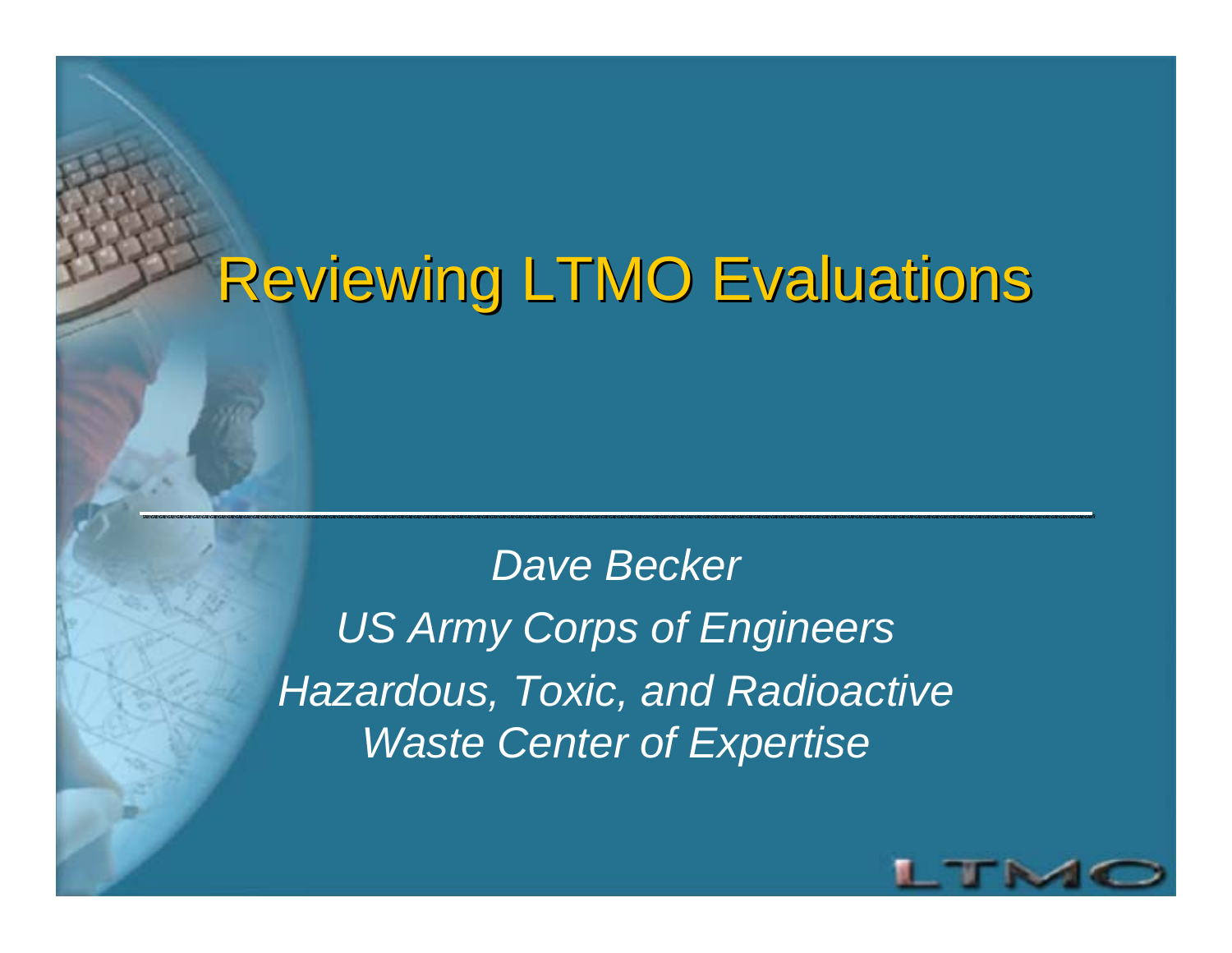## Purpose

- Specifically Discuss Approach to Review of LTMO Results, Since Many Will not Perform Analyses.
- LTMO Studies Require Quality Control/Assurance Review
	- As Client Perform What was Asked?
	- As Regulator Appropriate for Site, Consistent with Requirements and Objectives?

• Discussion for Regulators, Applicable for Clients

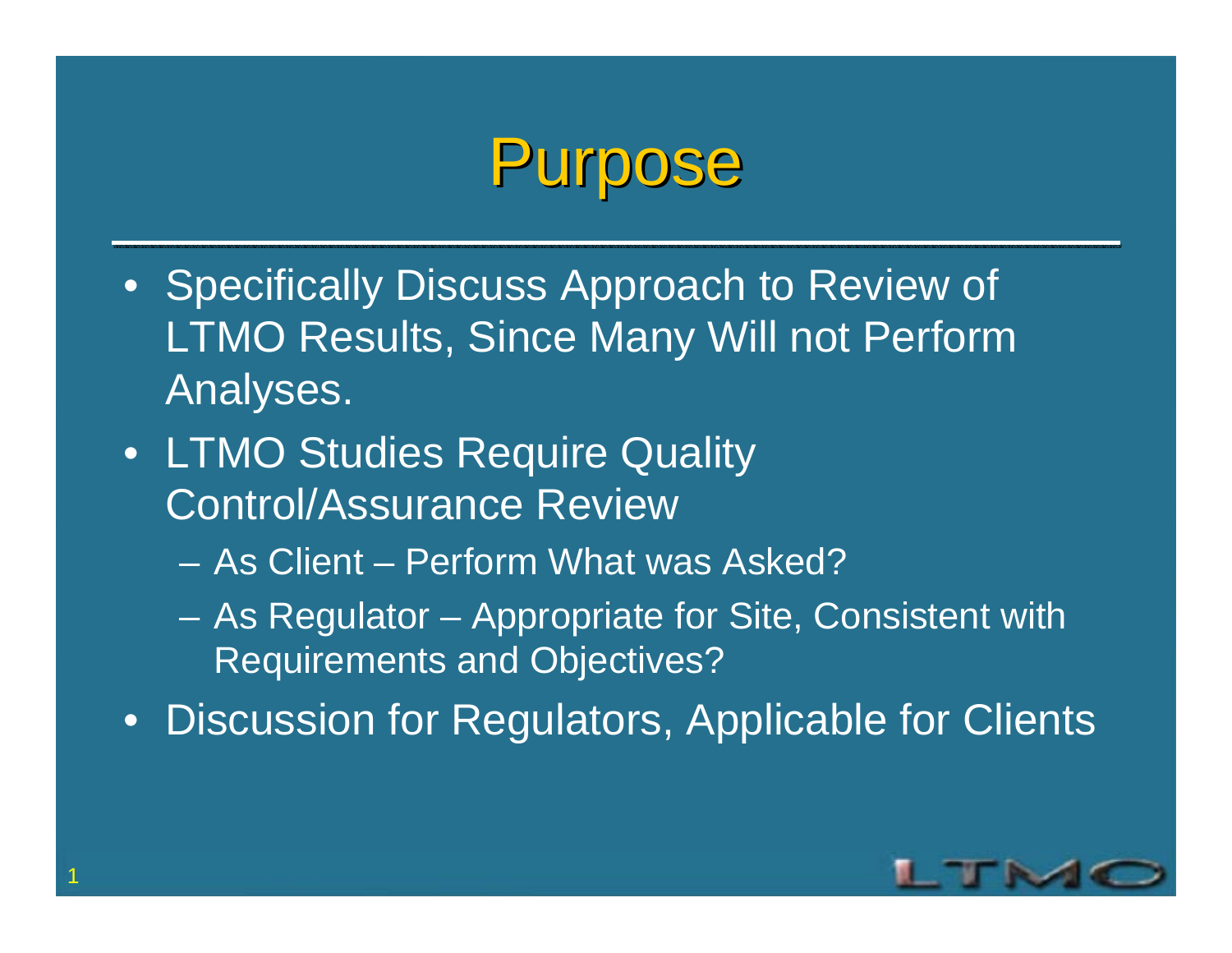## **Overview**

- Will Cover:
	- General Considerations in Review
	- $\mathcal{L}_{\mathcal{A}}$ Data Amount, Quality, and Comparability
	- Evaluation of Recommendations Relative to Hydrogeology and Plume Behavior
	- Comparison of Recommendations to LTM Objectives and Regulatory Requirements
	- Personnel Qualifications
	- Logistical Impacts of Recommendations
	- Verification of Estimated Cost Impacts

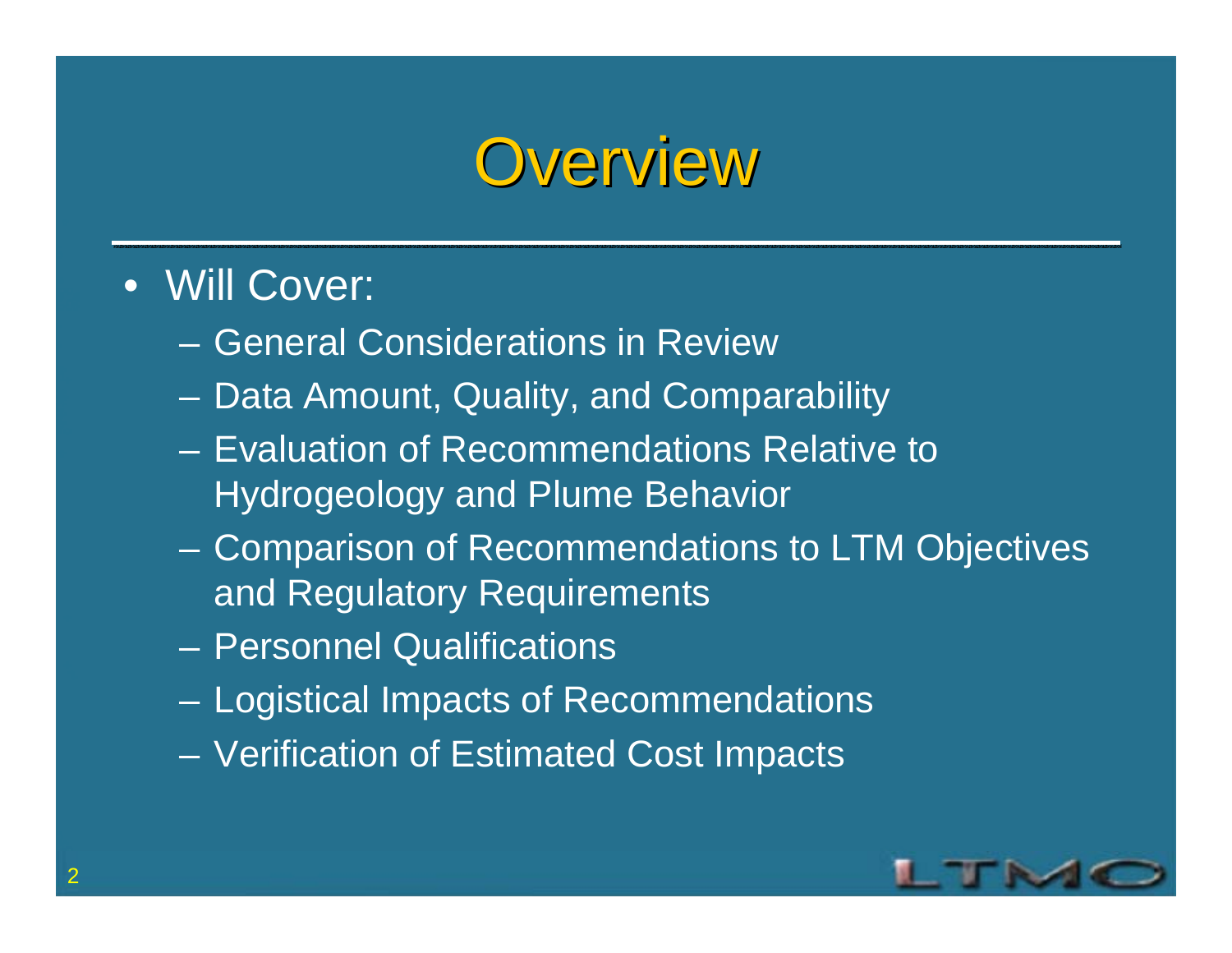### General Considerations in Review

- Inevitably Requires Some Qualitative Evaluation of LTM Program by Technical Staff
- Review LTMO Recommendations for
	- Adequate Consideration of Subsurface Conditions
	- Adequate Considerations of Objectives, Requirements, Constraints
	- $\mathcal{L}_{\mathcal{A}}$ Balance (Look for Both Redundancy and Gaps)
- Documentation (Rationale, Output of Computer Programs)

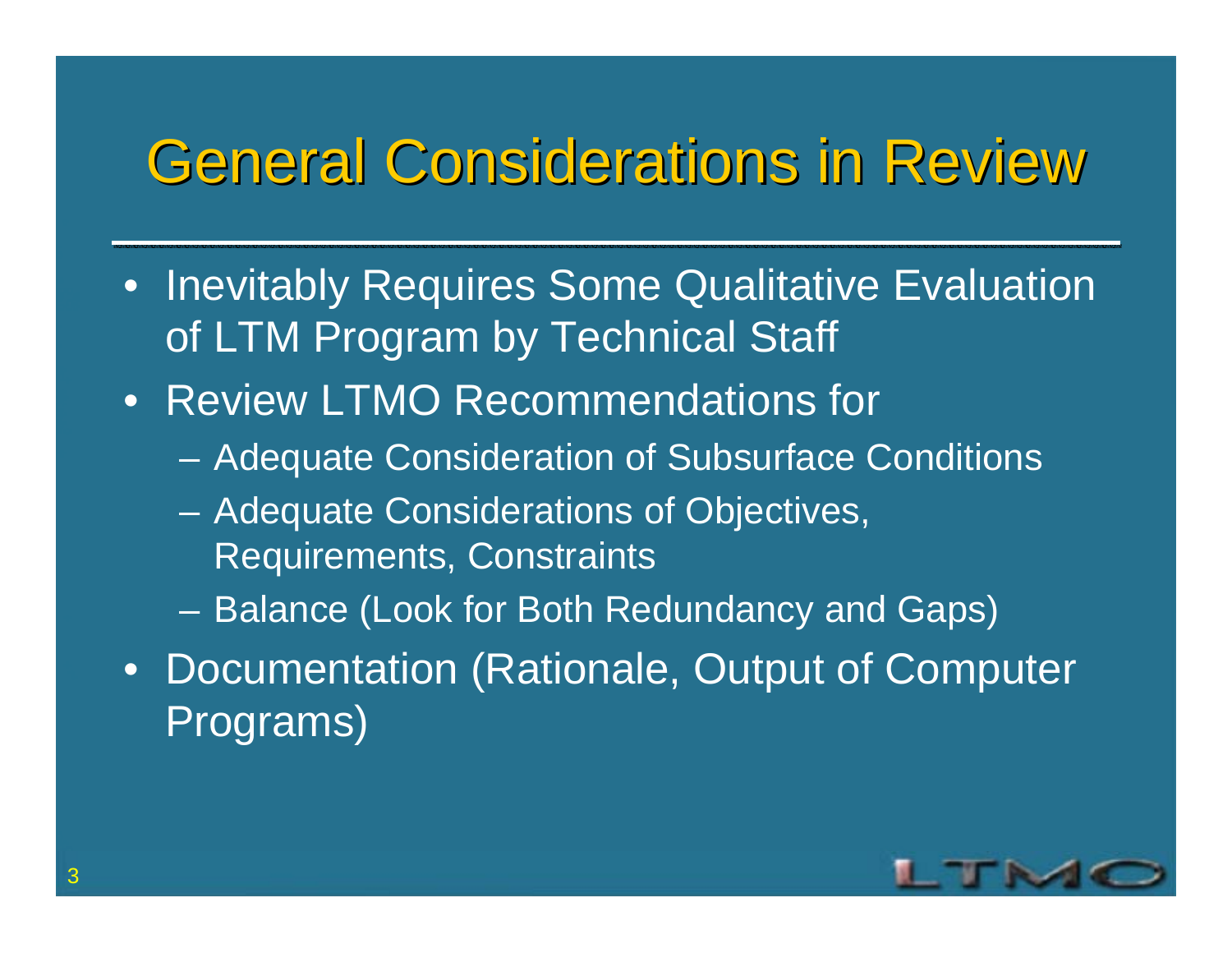## Data Review

- The LTMO Evaluation Hinges on Historical Data
- • Require Some Familiarity with Data
	- Were Samples Collected in Valid Way?
	- Were Analytical Methods Valid?
		- Detection Limits Adequate
		- Dilutions, Qualifiers
	- Errors in Transcription for Use in LTMO?

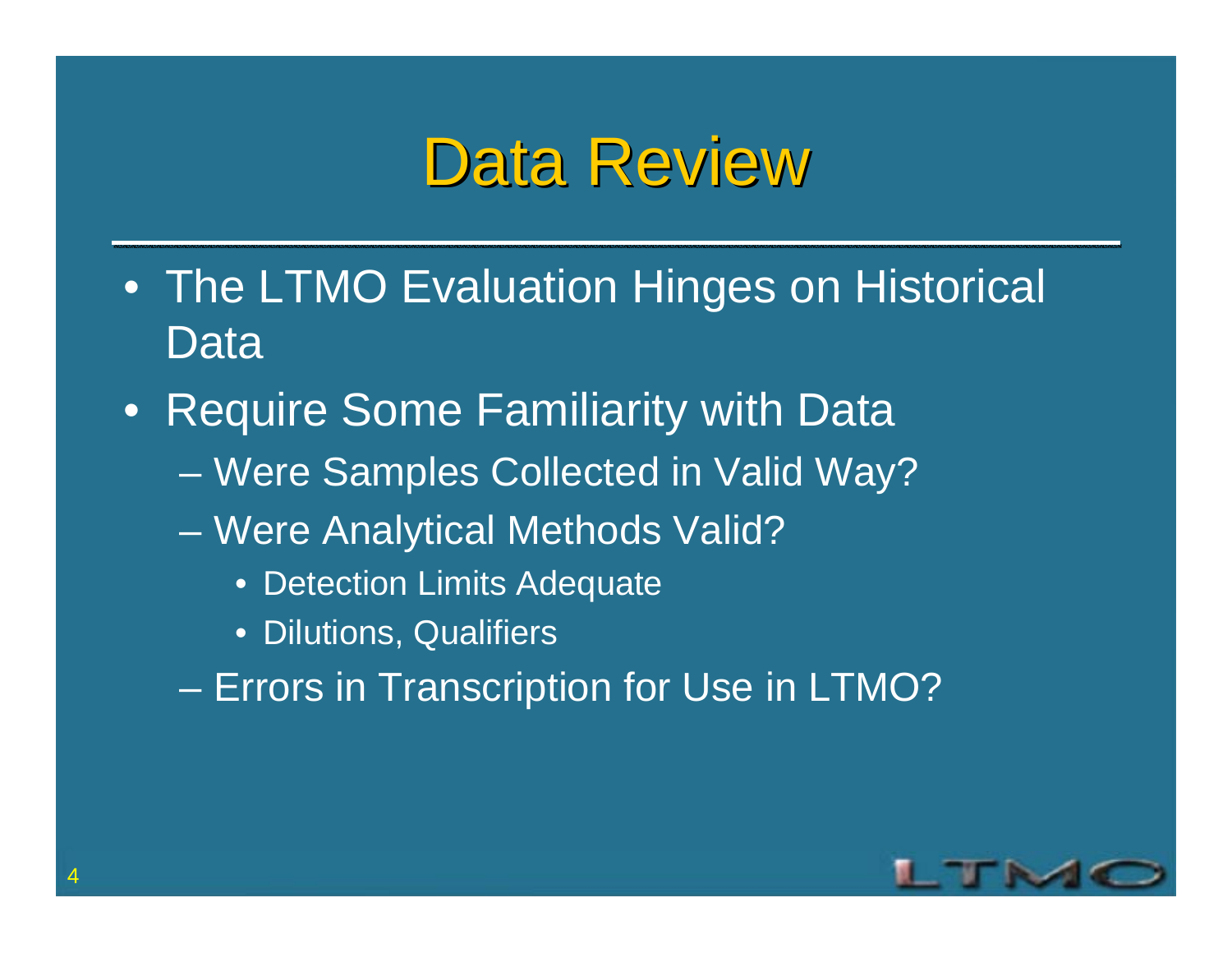## Data Review, Continued

- Sufficient Amount of Data?
	- More than 6 Past Sampling Events for Temporal Study (including appropriate seasons)?
	- 20-30 Monitoring Point for Quantitative Spatial Analysis?
	- Appropriate Time Frame for Data (e.g., Only Since Start of Remedy)
- Data Comparability
	- Sampling and Analytical Methods

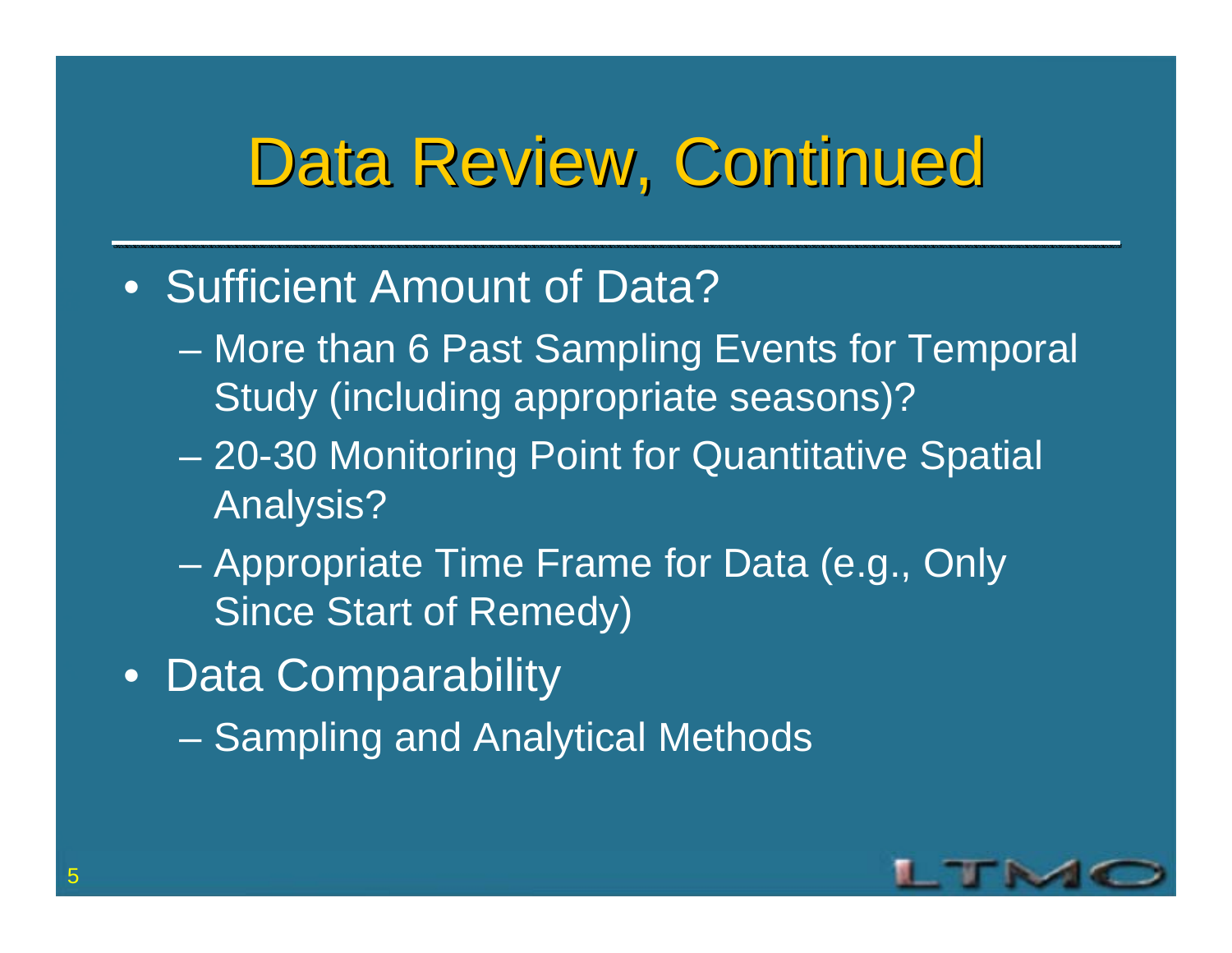## Data Review, Continued

#### • Red Flags

Questions about Data Set

- Poor Quality (Field or Lab)
- Elevated Detection Limits Relative to Standards/Goals, Differences in Dilutions
- Mixed Data
- Non-Representative Conditions
	- Pre-Remediation
	- Drought, Flood, etc.

– Insufficient Data

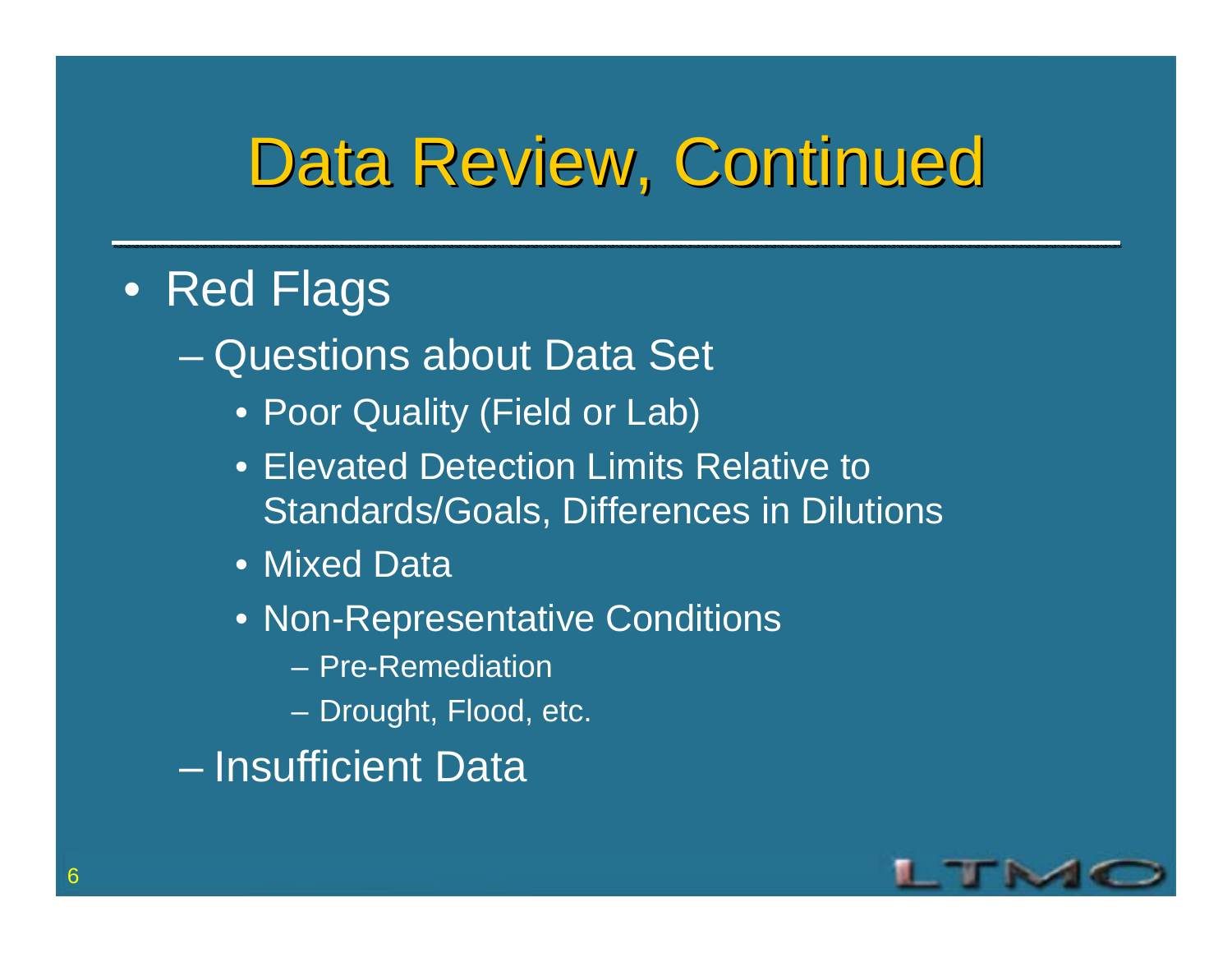# LTMO Recommendations and Site Hydrogeology

- $\bullet$  Review Requires Technical Knowledge of Site Conditions and Hydrogeology
- $\bullet$ Have Well Developed Conceptual Model
- $\bullet$ **Consider** 
	- Speed of Contaminant Transport (Does Proposed Frequency Account for Time to React?)
	- Definition of Preferred Pathways (e.g., Fractures, Channels, Pumping Wells?)
	- Vertical Distribution of Wells (Retain Wells in All Applicable Contaminated Aquifers, Levels?)
	- Plume Behavior (Degradation/Dispersion, Burial by Recharge)
- $\bullet$ Assumptions in Methods Consistent with Site Conditions?

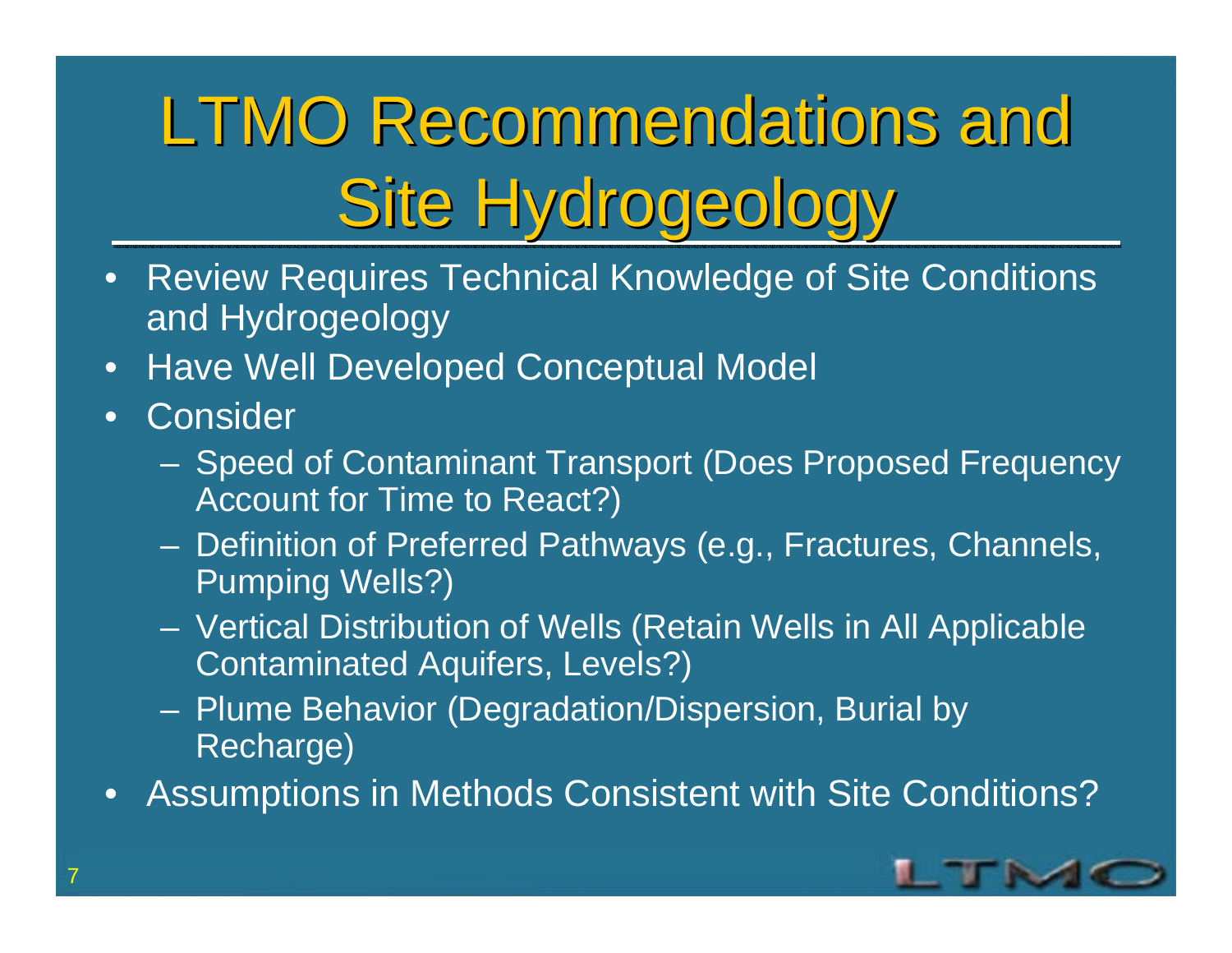Review of Recommendations Relative to Monitoring Objectives

- $\bullet$  Verify Real LTM Objectives were Stated in Report
- Compare Recommended Frequency and Network (and Analytical Changes) to Objectives
	- Adequate to Assess Migration Outside the Current Plume Boundaries?
	- –Adequate to Assess Progress toward Remediation
	- Adequate to Assess Unexpected Behavior (e.g. Rebound, Outside Contaminants)
	- Adequate to Provide Early Warning to Exposure Point
	- Meet Stakeholder Concerns?

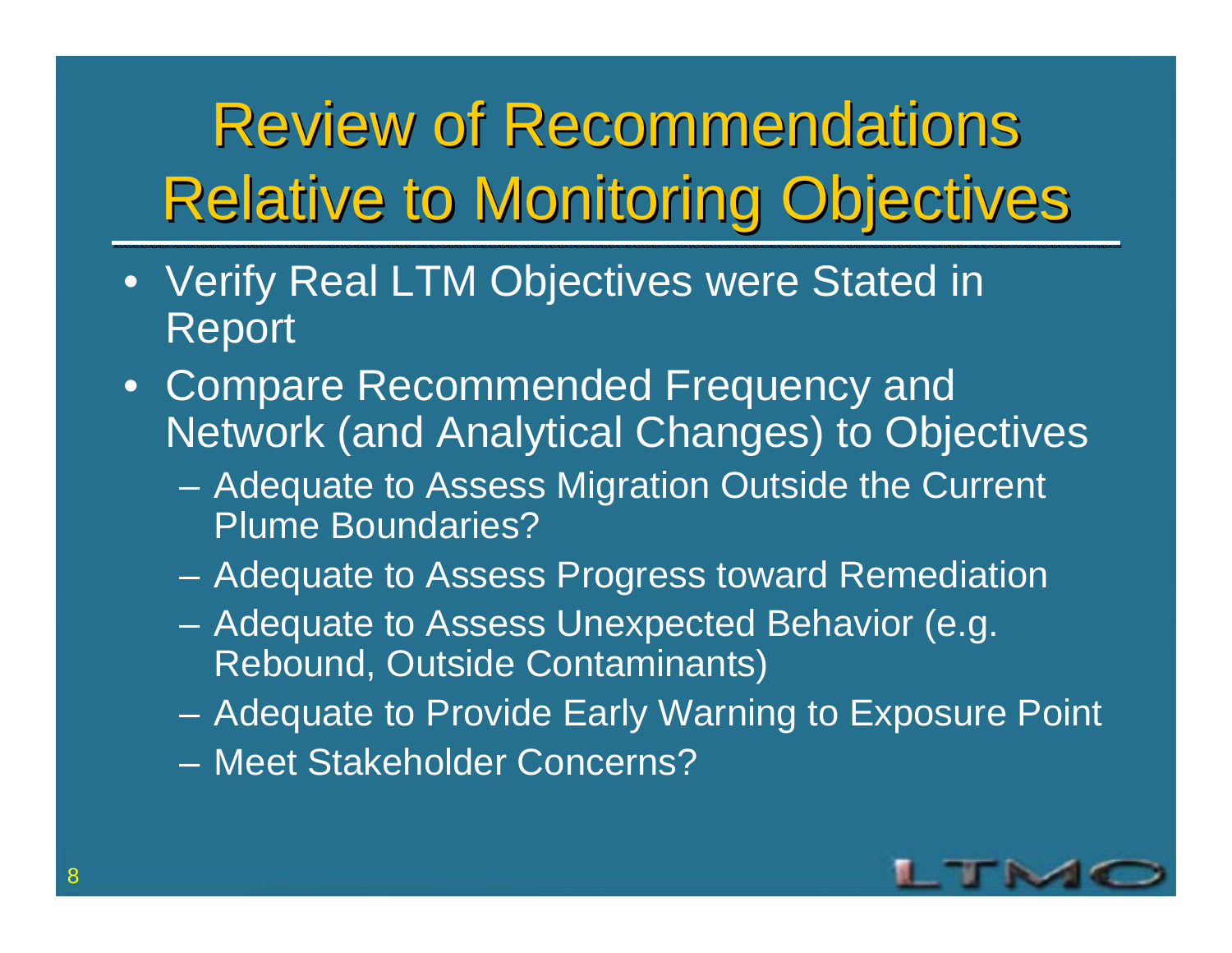# Review of Recommendations for Other LTM Aspects

- • Recommendations of LTMO May Address other Aspects
	- Proposed Changes to Sampling Methods
	- Proposed Changes Analytical Methods
- $\bullet$ **Proposed Methods Must Provide Data of Adequate Quality**
- • Adequate Steps Should be Taken to Assess Comparability of Past, Future Data
- Are there Plans for Documentation of Changes to LTM Program in Revised Sampling and Analysis Plan?

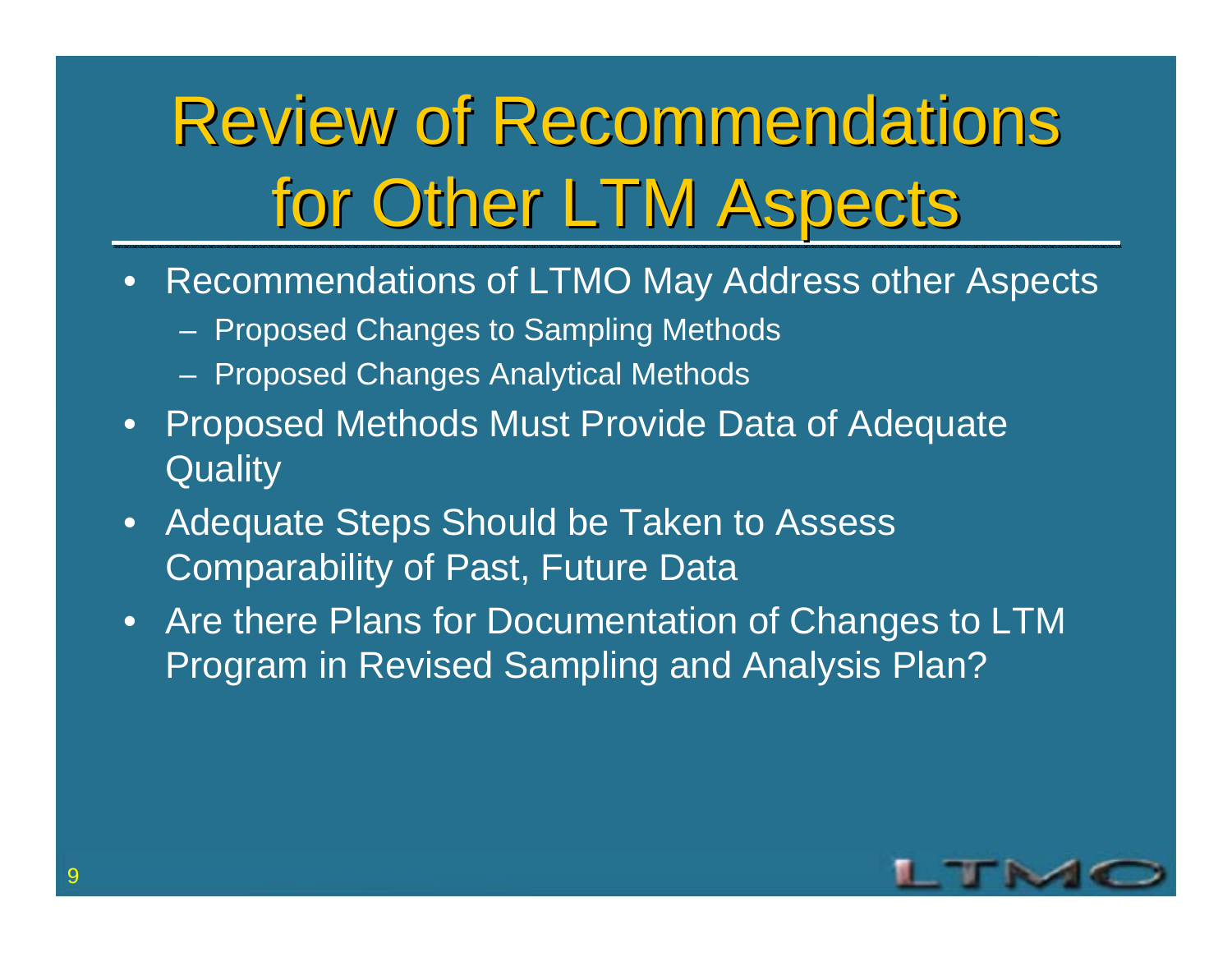# Review for Regulatory Compliance

- $\bullet$  Do Recommendations Meet Minimum State and Federal Regulatory Requirements?
	- Permit Requirements (or Propose Changes in Manner Consistent with Regulatory Program)
	- – Minimum Sampling
		- Upgradient and Downgradient
		- Spacing of Perimeter Wells
		- Point of Compliance Wells
		- Within Plume

 Analytical Parameters (Long List is Unchanged by LTMO Process, but is Monitored Less Frequently)

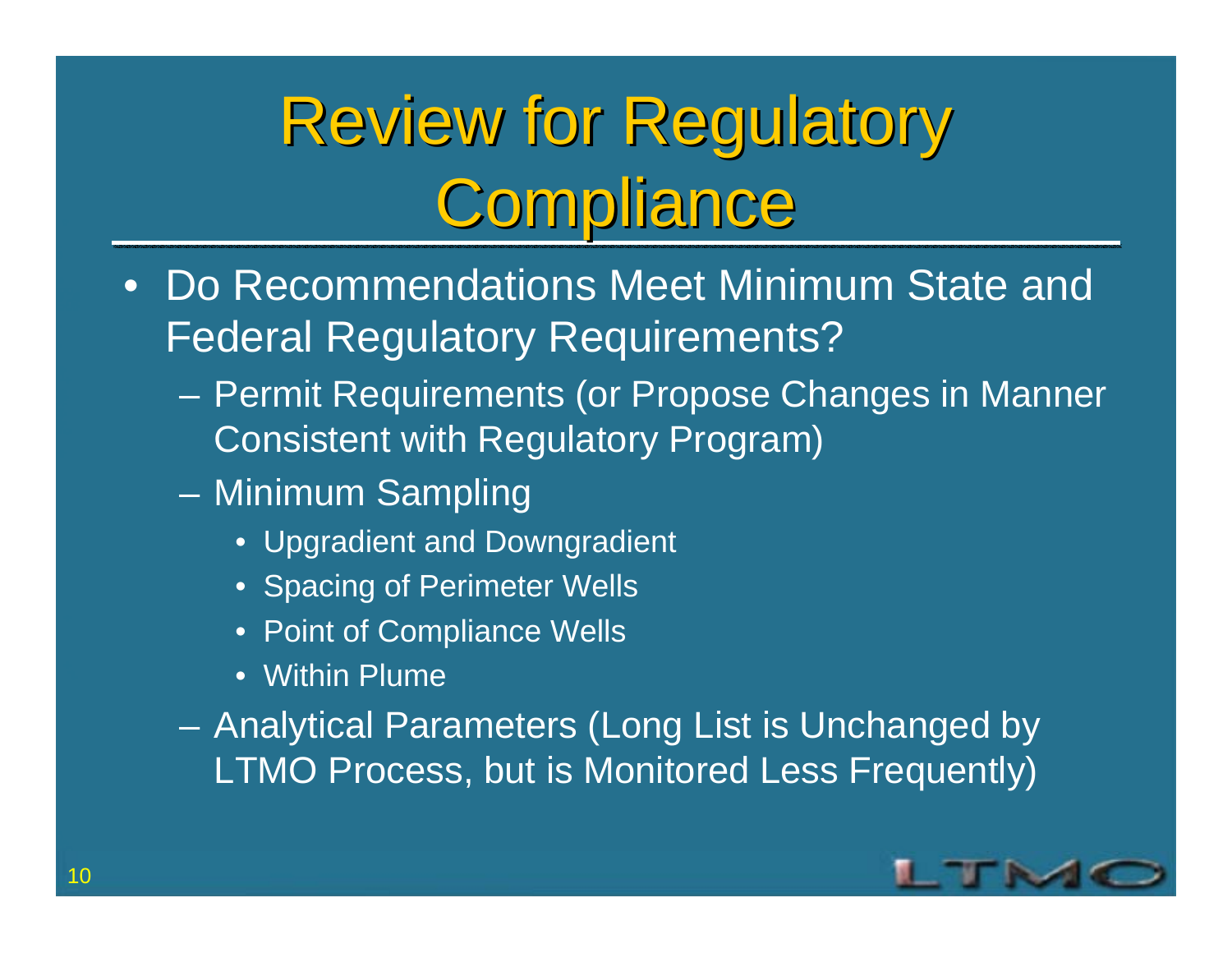# Review for Regulatory Compliance, Continued

- • Do Recommendations Meet Minimum State, Federal Regulatory Requirements (Continued)?
	- Minimum Number of Sample Rounds and Seasonal Sampling Required by Regulation
	- –Appropriate Statistical Analysis
	- – Applicable Regulatory Monitoring Program
		- Corrective Action Monitoring Program
		- Detection Monitoring Program after Corrective Action Complete

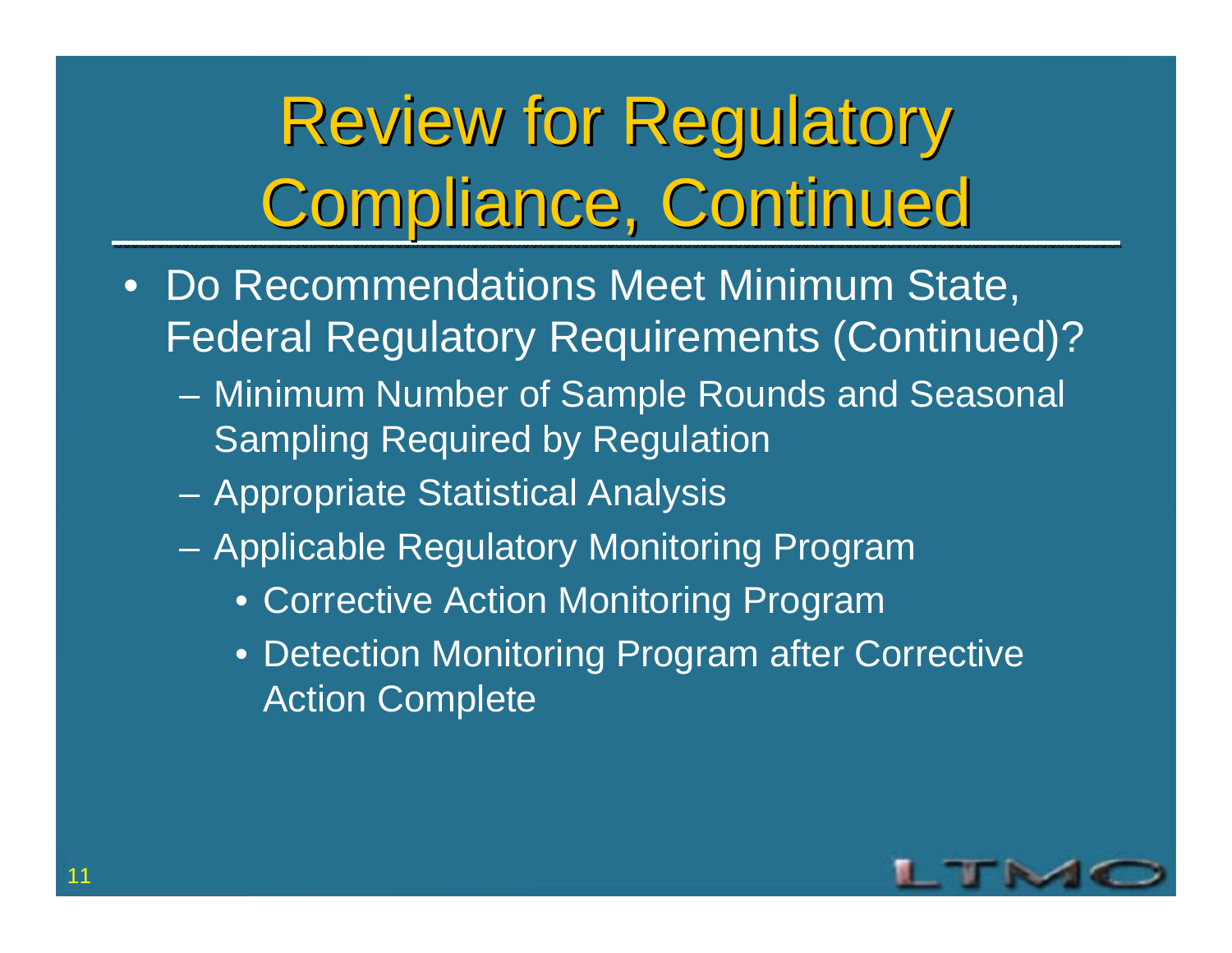## **Other Review Considerations**

- Personnel Qualifications
	- Look for Qualifications in Workplan
	- Adequate Technical Competence of Preparer
		- Hydrogeology
		- Statistics
		- Professional Registration
	- If not Qualified, What Next?

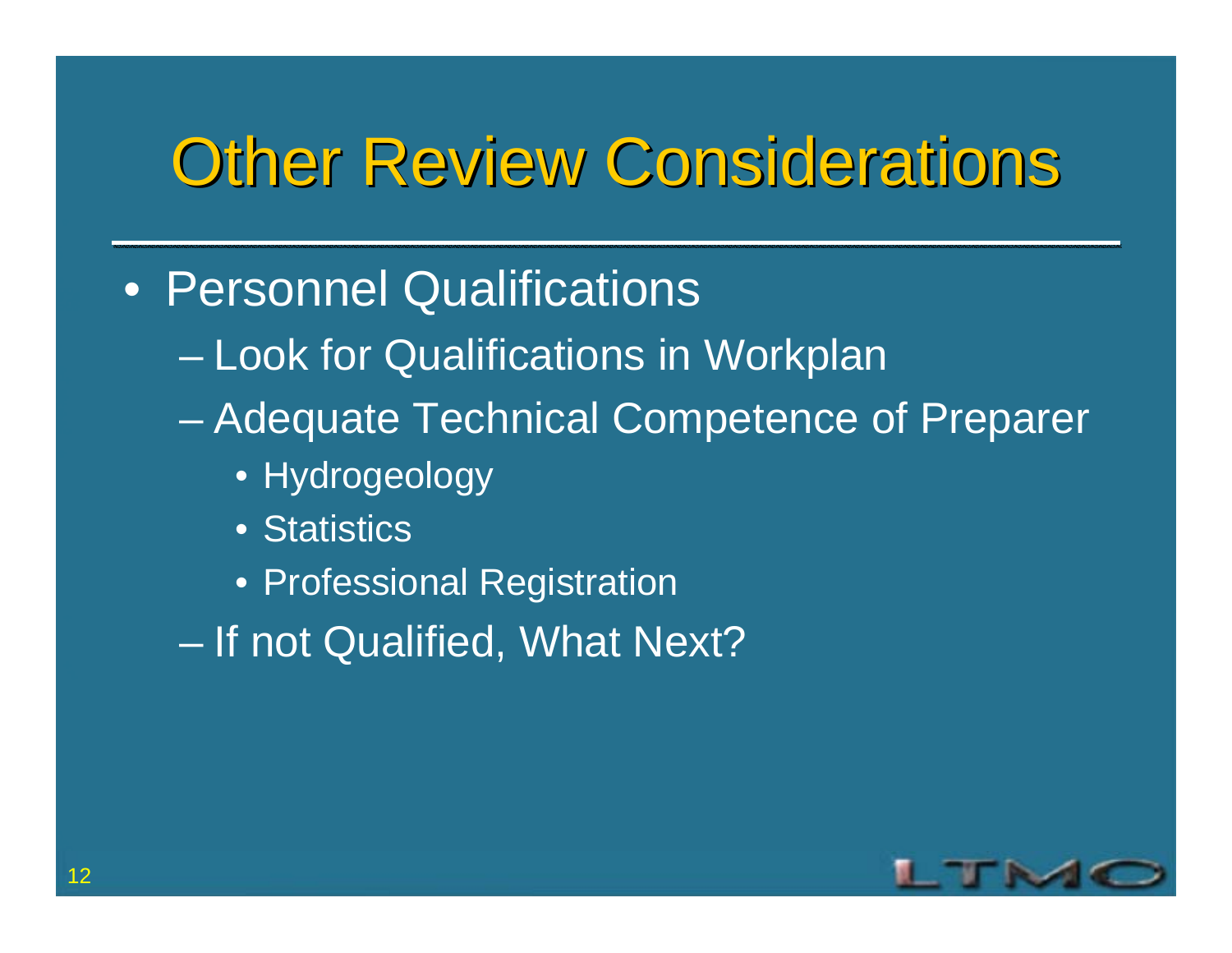## Other Review Considerations, Continued

- Logistical Considerations
	- Sample Timing (Weather Conditions)
	- Combining Sampling Rounds, Avoid Multiple Mobilization, Require Different Equipment
	- Availability of Wells for Sampling (e.g., Seasonal Homes, Irrigation Wells)

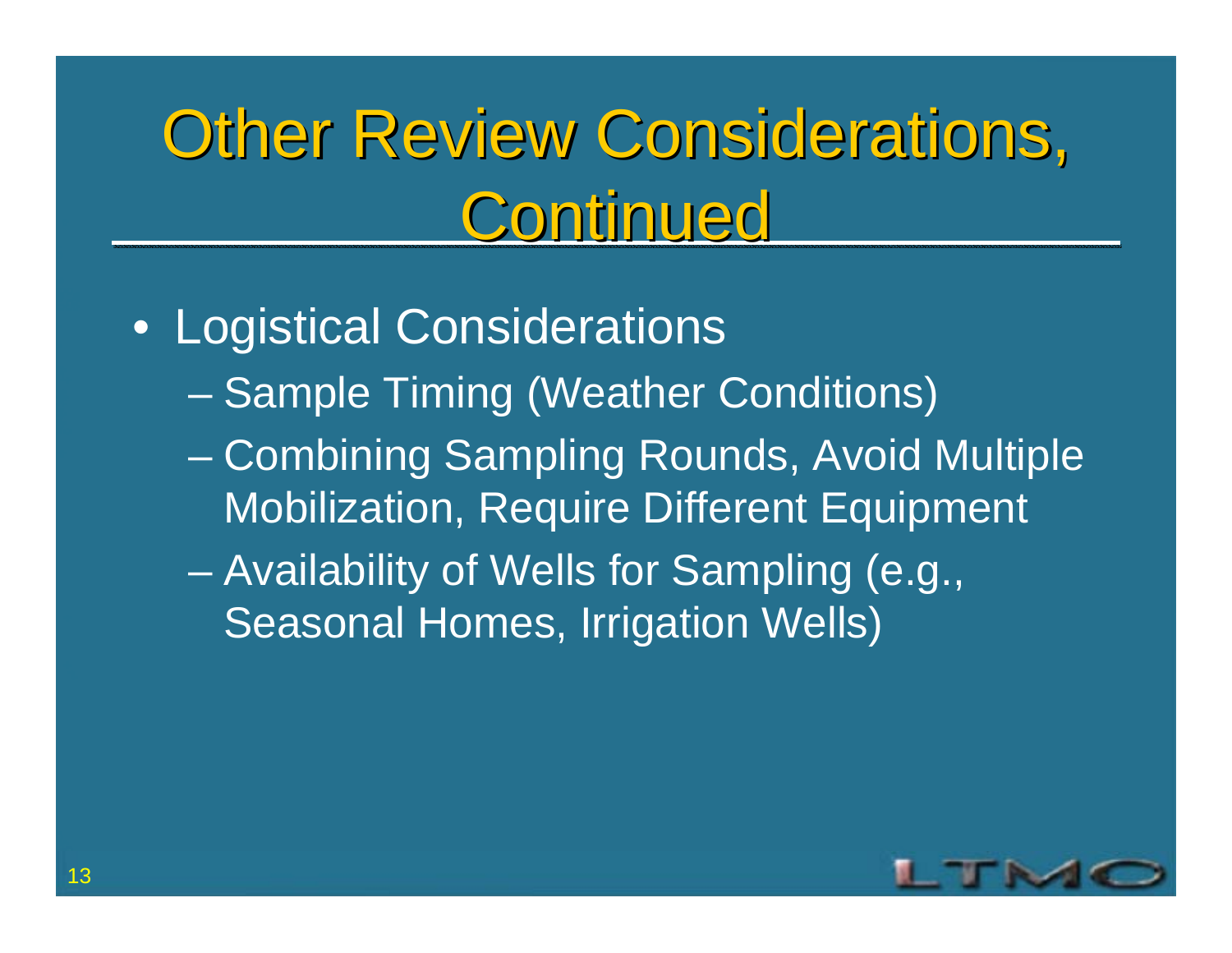## Verification of Cost Impacts Verification of Cost Impacts

- Particularly for Managers, Clients
	- $\mathcal{L}_{\mathcal{A}}$ Verify that Baseline Costs Appropriately Stated
	- $\mathcal{L}_{\mathcal{A}}$ Evaluate Assumed Hourly Rates, Analytical Costs
	- Evaluate Reasonableness of
		- Time and Analytical Savings
		- Crew-Size Changes (Maintain Safety)
		- Include Mob Costs and Preparation/Coordination
	- $\mathcal{L}_{\mathcal{A}}$ Assess Impact on Reporting and Data Management
	- $\mathcal{L}_{\mathcal{A}}$  Assess Costs for Additional Monitoring Wells in Light of Past Costs for Similar Wells